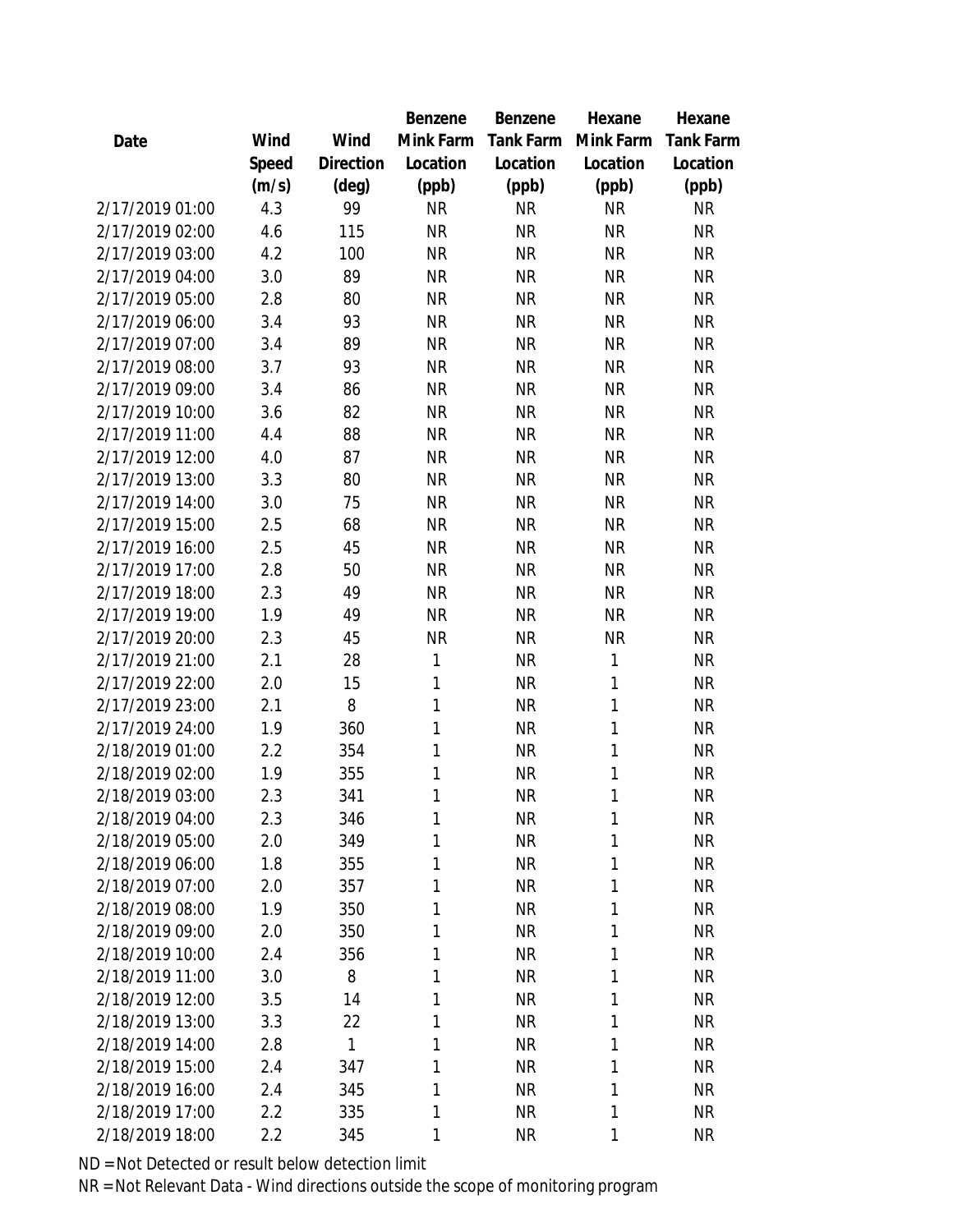|                 |         |                | Benzene      | Benzene      | Hexane         | Hexane       |
|-----------------|---------|----------------|--------------|--------------|----------------|--------------|
| Date            | Wind    | Wind           | Mink Farm    | Tank Farm    | Mink Farm      | Tank Farm    |
|                 | Speed   | Direction      | Location     | Location     | Location       | Location     |
|                 | (m/s)   | $(\text{deg})$ | (ppb)        | (ppb)        | (ppb)          | (ppb)        |
| 2/18/2019 19:00 | 3.7     | 322            | 1            | <b>NR</b>    | 1              | <b>NR</b>    |
| 2/18/2019 20:00 | 2.8     | 336            | 1            | <b>NR</b>    | 1              | <b>NR</b>    |
| 2/18/2019 21:00 | 2.4     | 338            | 1            | <b>NR</b>    | 1              | <b>NR</b>    |
| 2/18/2019 22:00 | 2.0     | 344            | 1            | <b>NR</b>    | 1              | <b>NR</b>    |
| 2/18/2019 23:00 | 1.5     | $\overline{4}$ | 1            | <b>NR</b>    | 1              | <b>NR</b>    |
| 2/18/2019 24:00 | 1.4     | 349            | 1            | <b>NR</b>    | 1              | <b>NR</b>    |
| 2/19/2019 01:00 | 1.8     | 357            | 1            | <b>NR</b>    | 1              | <b>NR</b>    |
| 2/19/2019 02:00 | 1.6     | 347            | 1            | <b>NR</b>    | 1              | <b>NR</b>    |
| 2/19/2019 03:00 | 1.8     | $\overline{7}$ | $\mathbf{1}$ | <b>NR</b>    | 1              | <b>NR</b>    |
| 2/19/2019 04:00 | 1.8     | 27             | 1            | <b>NR</b>    | 1              | <b>NR</b>    |
| 2/19/2019 05:00 | 1.3     | 49             | <b>NR</b>    | <b>NR</b>    | <b>NR</b>      | <b>NR</b>    |
| 2/19/2019 06:00 | $0.8\,$ | 23             | 1            | <b>NR</b>    | $\overline{2}$ | <b>NR</b>    |
| 2/19/2019 07:00 | 0.1     | 191            | <b>NR</b>    | $\mathbf{1}$ | <b>NR</b>      | $\mathbf{1}$ |
| 2/19/2019 08:00 | 0.2     | 296            | 1            | <b>NR</b>    | 1              | <b>NR</b>    |
| 2/19/2019 09:00 | 0.1     | 116            | <b>NR</b>    | <b>NR</b>    | <b>NR</b>      | <b>NR</b>    |
| 2/19/2019 10:00 | 0.3     | 50             | <b>NR</b>    | <b>NR</b>    | <b>NR</b>      | <b>NR</b>    |
| 2/19/2019 11:00 | 1.3     | 124            | <b>NR</b>    | <b>NR</b>    | <b>NR</b>      | <b>NR</b>    |
| 2/19/2019 12:00 | 2.3     | 157            | <b>NR</b>    | <b>NR</b>    | <b>NR</b>      | <b>NR</b>    |
| 2/19/2019 13:00 | 2.4     | 145            | <b>NR</b>    | <b>NR</b>    | <b>NR</b>      | <b>NR</b>    |
| 2/19/2019 14:00 | 3.1     | 130            | <b>NR</b>    | <b>NR</b>    | <b>NR</b>      | <b>NR</b>    |
| 2/19/2019 15:00 | 2.8     | 151            | <b>NR</b>    | <b>NR</b>    | <b>NR</b>      | <b>NR</b>    |
| 2/19/2019 16:00 | 2.7     | 136            | <b>NR</b>    | <b>NR</b>    | <b>NR</b>      | <b>NR</b>    |
| 2/19/2019 17:00 | 2.7     | 131            | <b>NR</b>    | <b>NR</b>    | <b>NR</b>      | <b>NR</b>    |
| 2/19/2019 18:00 | 2.5     | 127            | <b>NR</b>    | <b>NR</b>    | <b>NR</b>      | <b>NR</b>    |
| 2/19/2019 19:00 | 2.3     | 113            | <b>NR</b>    | <b>NR</b>    | <b>NR</b>      | <b>NR</b>    |
| 2/19/2019 20:00 | 3.0     | 94             | <b>NR</b>    | <b>NR</b>    | <b>NR</b>      | <b>NR</b>    |
| 2/19/2019 21:00 | 2.4     | 83             | <b>NR</b>    | <b>NR</b>    | <b>NR</b>      | <b>NR</b>    |
| 2/19/2019 22:00 | 2.3     | 76             | <b>NR</b>    | <b>NR</b>    | <b>NR</b>      | <b>NR</b>    |
| 2/19/2019 23:00 | 3.0     | 88             | <b>NR</b>    | <b>NR</b>    | <b>NR</b>      | <b>NR</b>    |
| 2/19/2019 24:00 | 3.6     | 98             | <b>NR</b>    | <b>NR</b>    | <b>NR</b>      | <b>NR</b>    |
| 2/20/2019 01:00 | 3.5     | 92             | <b>NR</b>    | <b>NR</b>    | <b>NR</b>      | <b>NR</b>    |
| 2/20/2019 02:00 | 3.6     | 91             | <b>NR</b>    | <b>NR</b>    | <b>NR</b>      | <b>NR</b>    |
| 2/20/2019 03:00 | 3.6     | 89             | <b>NR</b>    | <b>NR</b>    | <b>NR</b>      | <b>NR</b>    |
| 2/20/2019 04:00 | 4.1     | 85             | <b>NR</b>    | <b>NR</b>    | <b>NR</b>      | <b>NR</b>    |
| 2/20/2019 05:00 | 4.3     | 94             | <b>NR</b>    | <b>NR</b>    | <b>NR</b>      | <b>NR</b>    |
| 2/20/2019 06:00 | 4.5     | 88             | <b>NR</b>    | <b>NR</b>    | <b>NR</b>      | <b>NR</b>    |
| 2/20/2019 07:00 | 4.6     | 85             | <b>NR</b>    | <b>NR</b>    | <b>NR</b>      | <b>NR</b>    |
| 2/20/2019 08:00 | 5.4     | 85             | <b>NR</b>    | <b>NR</b>    | <b>NR</b>      | <b>NR</b>    |
| 2/20/2019 09:00 | 5.5     | 89             | <b>NR</b>    | NR           | <b>NR</b>      | <b>NR</b>    |
| 2/20/2019 10:00 | 5.2     | 97             | <b>NR</b>    | NR           | <b>NR</b>      | <b>NR</b>    |
| 2/20/2019 11:00 | 5.5     | 112            | <b>NR</b>    | <b>NR</b>    | <b>NR</b>      | <b>NR</b>    |
| 2/20/2019 12:00 | 4.9     | 119            | <b>NR</b>    | <b>NR</b>    | <b>NR</b>      | <b>NR</b>    |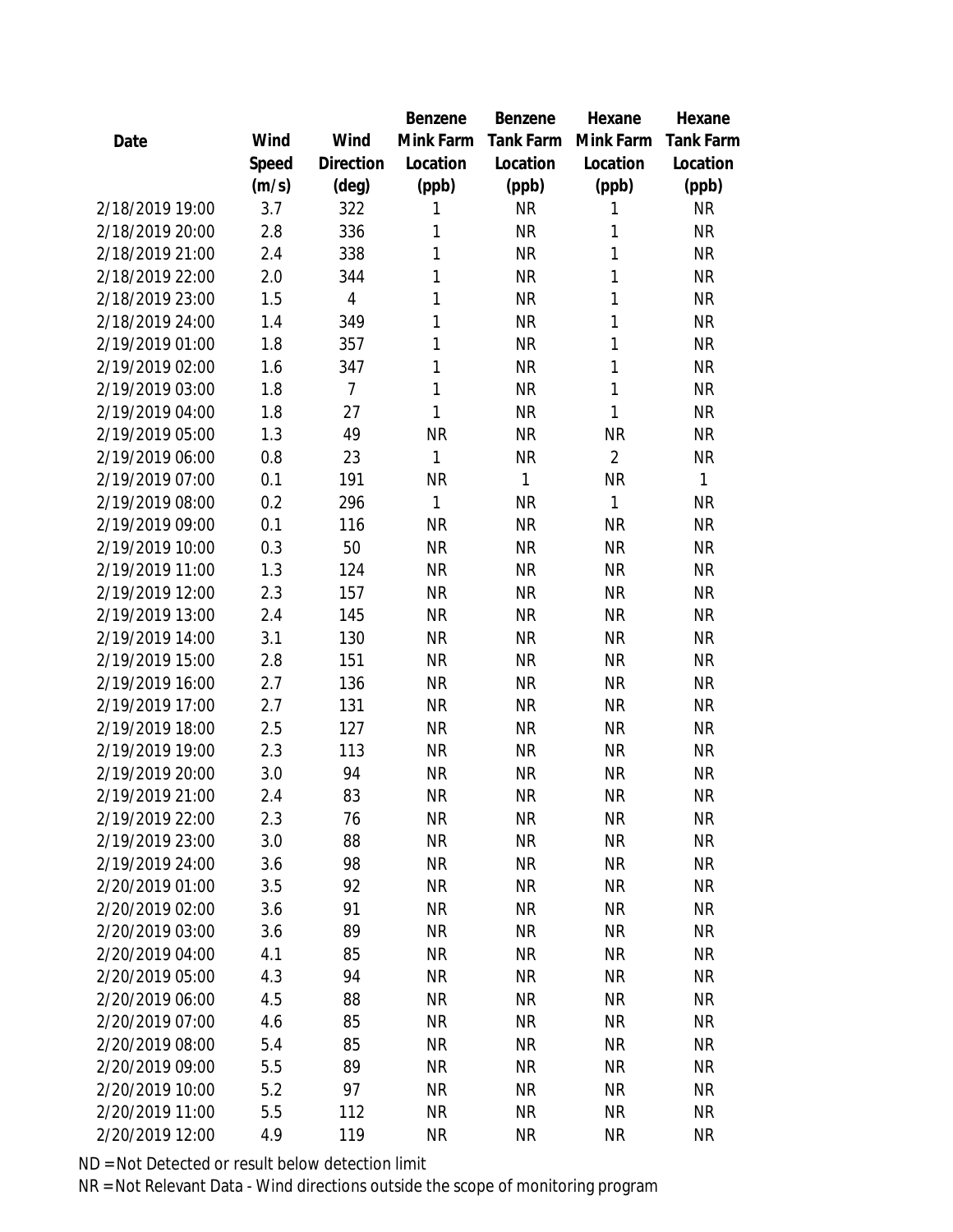|                 |       |                | Benzene   | Benzene   | Hexane    | Hexane           |
|-----------------|-------|----------------|-----------|-----------|-----------|------------------|
| Date            | Wind  | Wind           | Mink Farm | Tank Farm | Mink Farm | <b>Tank Farm</b> |
|                 | Speed | Direction      | Location  | Location  | Location  | Location         |
|                 | (m/s) | $(\text{deg})$ | (ppb)     | (ppb)     | (ppb)     | (ppb)            |
| 2/20/2019 13:00 | 5.0   | 133            | <b>NR</b> | <b>NR</b> | <b>NR</b> | <b>NR</b>        |
| 2/20/2019 14:00 | 4.9   | 145            | <b>NR</b> | <b>NR</b> | <b>NR</b> | <b>NR</b>        |
| 2/20/2019 15:00 | 5.1   | 170            | <b>NR</b> | 1         | <b>NR</b> | 1                |
| 2/20/2019 16:00 | 4.9   | 198            | <b>NR</b> | 1         | <b>NR</b> | 1                |
| 2/20/2019 17:00 | 6.0   | 224            | <b>NR</b> | 1         | <b>NR</b> | 1                |
| 2/20/2019 18:00 | 6.4   | 252            | 1         | 1         | 1         | 1                |
| 2/20/2019 19:00 | 6.3   | 251            | 1         | 1         | 1         | 1                |
| 2/20/2019 20:00 | 7.1   | 251            | 1         | 1         | 1         | 1                |
| 2/20/2019 21:00 | 5.9   | 250            | 1         | 1         | 1         | 1                |
| 2/20/2019 22:00 | 6.8   | 250            | 1         | 1         | 1         | 1                |
| 2/20/2019 23:00 | 7.1   | 252            | 1         | 1         | 1         | 1                |
| 2/20/2019 24:00 | 7.0   | 254            | 1         | 1         | 1         | 1                |
| 2/21/2019 01:00 | 6.7   | 257            | 1         | 1         | 1         | 1                |
| 2/21/2019 02:00 | 6.3   | 261            | 1         | 1         | 1         | 1                |
| 2/21/2019 03:00 | 5.2   | 262            | 1         | 1         | 1         | 1                |
| 2/21/2019 04:00 | 5.3   | 256            | 1         | 1         | 1         | 1                |
| 2/21/2019 05:00 | 5.2   | 252            | 1         | 1         | 1         | 1                |
| 2/21/2019 06:00 | 5.4   | 250            | 1         | 1         | 1         | 1                |
| 2/21/2019 07:00 | 4.7   | 252            | 1         | 1         | 1         | 1                |
| 2/21/2019 08:00 | 4.9   | 251            | 1         | 1         | 1         | 1                |
| 2/21/2019 09:00 | 4.1   | 262            | 1         | 1         | 1         | 1                |
| 2/21/2019 10:00 | 4.5   | 277            | 1         | <b>NR</b> | 1         | <b>NR</b>        |
| 2/21/2019 11:00 | 4.6   | 269            | 1         | 1         | 1         | 1                |
| 2/21/2019 12:00 | 4.9   | 274            | 1         | 1         | 1         | 1                |
| 2/21/2019 13:00 | 4.7   | 275            | 1         | 1         | 1         | 1                |
| 2/21/2019 14:00 | 5.0   | 275            | 1         | 1         | 1         | 1                |
| 2/21/2019 15:00 | 4.6   | 277            | 1         | <b>NR</b> | 1         | <b>NR</b>        |
| 2/21/2019 16:00 | 4.0   | 282            | 1         | <b>NR</b> | 1         | <b>NR</b>        |
| 2/21/2019 17:00 | 4.0   | 264            | 1         | 1         | 1         | 1                |
| 2/21/2019 18:00 | 3.6   | 262            | 1         | 1         | 1         | 1                |
| 2/21/2019 19:00 | 3.4   | 254            | 1         | 1         | 1         | 1                |
| 2/21/2019 20:00 | 2.8   | 269            | 1         | 1         | 1         | 1                |
| 2/21/2019 21:00 | 2.6   | 271            | 1         | 1         | 1         | 1                |
| 2/21/2019 22:00 | 2.4   | 274            | 1         | 1         | 1         | 1                |
| 2/21/2019 23:00 | 2.2   | 281            | 1         | <b>NR</b> | 1         | <b>NR</b>        |
| 2/21/2019 24:00 | 1.8   | 329            | 1         | <b>NR</b> | 1         | <b>NR</b>        |
| 2/22/2019 01:00 | 2.2   | 340            | 1         | <b>NR</b> | 1         | <b>NR</b>        |
| 2/22/2019 02:00 | 1.8   | 350            | 1         | <b>NR</b> | 1         | <b>NR</b>        |
| 2/22/2019 03:00 | 1.8   | 9              | 1         | <b>NR</b> | 1         | <b>NR</b>        |
| 2/22/2019 04:00 | 2.1   | 23             | 1         | <b>NR</b> | 1         | <b>NR</b>        |
| 2/22/2019 05:00 | 2.3   | 24             | 1         | <b>NR</b> | 1         | <b>NR</b>        |
| 2/22/2019 06:00 | 2.2   | 40             | 1         | <b>NR</b> | 1         | <b>NR</b>        |